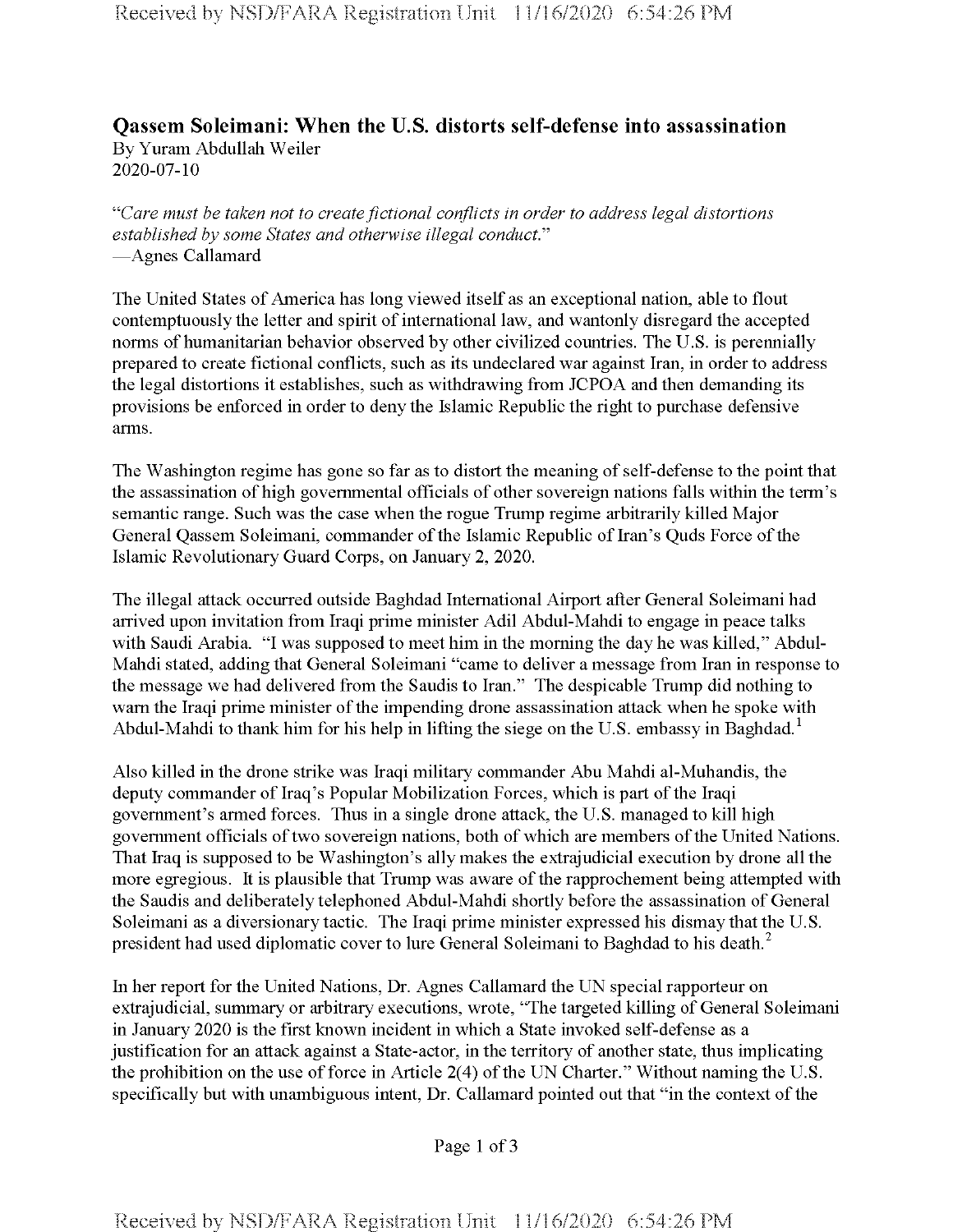so-called 'war(s) on terror', over the last two decades a small number of influential States have sought to expand those understandings despite the large body of opinion and State practice that oppose them."3

Over the years, practitioners of international jurisprudence have established three narrowly defined exceptions to the prohibition on the use of force by states in Article  $2(4)$  of the 1945 United Nations Charter. Not counting the provision that the use of force may be mandated by the UN Security Council, two exceptions remain: A state may consent to the use of force within its own territory, an example of which might occur if one state would give consent to another state to attack a terrorist group within its borders. The sole remaining exception is self-defense against an armed attack.

The U.S. has made maximum use of both exceptions to Article 2(4), in particular distorting the intent of self-defense and expanding it to encompass preemptive attacks against perceived security threats, including those by non-state actors, although complete knowledge of the anticipated attack may not be fully known. If the U.S. believes that any delay in engaging the actor, whether state or non-state, posing the alleged threat would hinder defensive capabilities, then it deems itself justified in launching a preemptive attack against the suspected attacker.

Furthermore, once the U.S. has "lawfully" (in its opinion) engaged a non-state actor posing an alleged threat, it sees itself as justified in pursuing that actor into any other state with or without consent. This particular expansionist doctrine is sometimes termed a "global non-intemational armed conflict," and has been firmly rejected by the International Committee ofthe Red Cross and other organizations. Arguably for the U.S. to engage in such armed force without specific consent of the state whose sovereignty has been breached is a potential act of aggression under international law, particularly when the actions of the threatening party are not imputable to the violated state.<sup>5</sup>

"The presence of consent to foreign intervention is evident in the practice of states, confirming its continued acceptance as a doctrine of international law," writes Max Byrne in the Journal on the Use of Force and International Law.<sup>6</sup> There is no question that Iraq had not given consent to the U.S. for the drone assassination of General Soleimani as evidenced by Abdul-Mahdi's statements. Even if we concede that Iraq has given consent to the U.S. for purposes of training Iraqi military forces and assisting in combating ISIS, the U.S. would still be obligated to observe international humanitarian rules regarding targeting an individual. Likewise, the Iraqi government would be prohibited from facilitating or being complicit in any human rights violation.<sup>7</sup>

Another aspect of the problem posed by a state consenting to the use of force is that such consent may violate or even be used to circumvent the host state's domestic laws.<sup>8</sup> As a result, Dr. Callamard reported "that legal distortions of the last twenty years, coupled with the technological prowess of the 'second drone age', have enabled a substantial increase in applications of the use of force: low-intensity conflicts are drawn-out with few if any geographical or temporal boundaries." She went on to lament, "Unfortunately, to date international oversight mechanisms have not been able to address the gravity that the situation requires."<sup>9</sup>

Page 2 of <sup>3</sup>